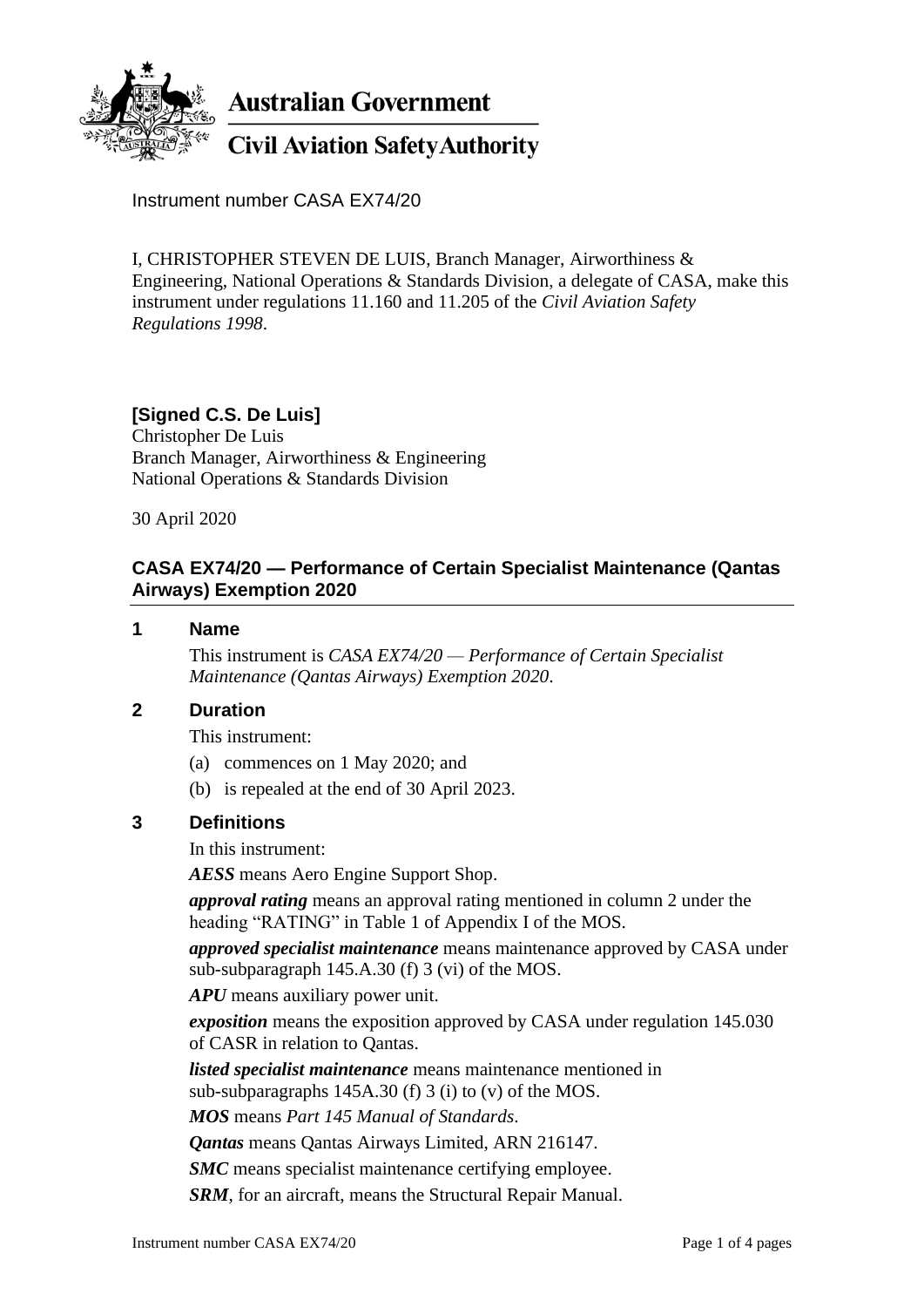*Table 1* means Table 1 in Schedule 1 of this instrument. *Table 2* means Table 2 in Schedule 1 of this instrument.

### **4 Exemptions**

- (1) Qantas is exempt from the requirements of the provisions of CASR mentioned in column 1 of Table 1, but only to the extent mentioned in column 2 of the Table for a provision.
- (2) An exemption mentioned in subsection (1) is subject to:
	- (a) the condition mentioned in section 5; and
	- (b) the condition mentioned in column 3 of Table 1 for a provision.

#### **5 Additional condition**

Qantas must ensure that the maintenance to which the exemptions mentioned in subsection 4 (1) apply is maintenance:

- (a) mentioned in column 1 of Table 2 as detailed in column 2 of the Table for the maintenance; and
- (b) carried out:
	- (i) under the approval rating mentioned in column 3 of Table 2 for the maintenance; and
	- (ii) at Qantas's maintenance facility in Sydney, Melbourne or Brisbane.

### **Schedule 1**

|  |  |  |  | Table $1$ — Exemptions and conditions |
|--|--|--|--|---------------------------------------|
|--|--|--|--|---------------------------------------|

| <b>Item</b>    | <b>CASR</b><br>provision | <b>Extent</b>                                                                                                                                                                                                 | <b>Conditions</b>                                                                                                                                                                            |
|----------------|--------------------------|---------------------------------------------------------------------------------------------------------------------------------------------------------------------------------------------------------------|----------------------------------------------------------------------------------------------------------------------------------------------------------------------------------------------|
|                | (Column 1)               | (Column 2)                                                                                                                                                                                                    | (Column 3)                                                                                                                                                                                   |
|                | $145.045$ (a) (iii)      | Only to the extent of the<br>requirement to comply with<br>the approval rating for<br>maintenance that is not listed<br>specialist maintenance.                                                               | Qantas must have the<br>approval rating that would<br>apply to the maintenance as if<br>it were approved specialist<br>maintenance.                                                          |
| $\overline{2}$ | 145.045 (a) $(v)$        | Only to the extent that the<br>maintenance must be.<br>approved specialist<br>maintenance.                                                                                                                    | Qantas must have the written<br>approval of CASA as if the<br>maintenance had been<br>approved specialist<br>maintenance.                                                                    |
| 3              | 145.070(1)(c)            | Only to the extent that<br>maintenance services that are<br>not listed specialist<br>maintenance may only be<br>provided in accordance with<br>the approval rating for<br>approved specialist<br>maintenance. | Qantas may only provide the<br>maintenance services in<br>accordance with the approval<br>rating that would apply to the<br>maintenance as if it were<br>approved specialist<br>maintenance. |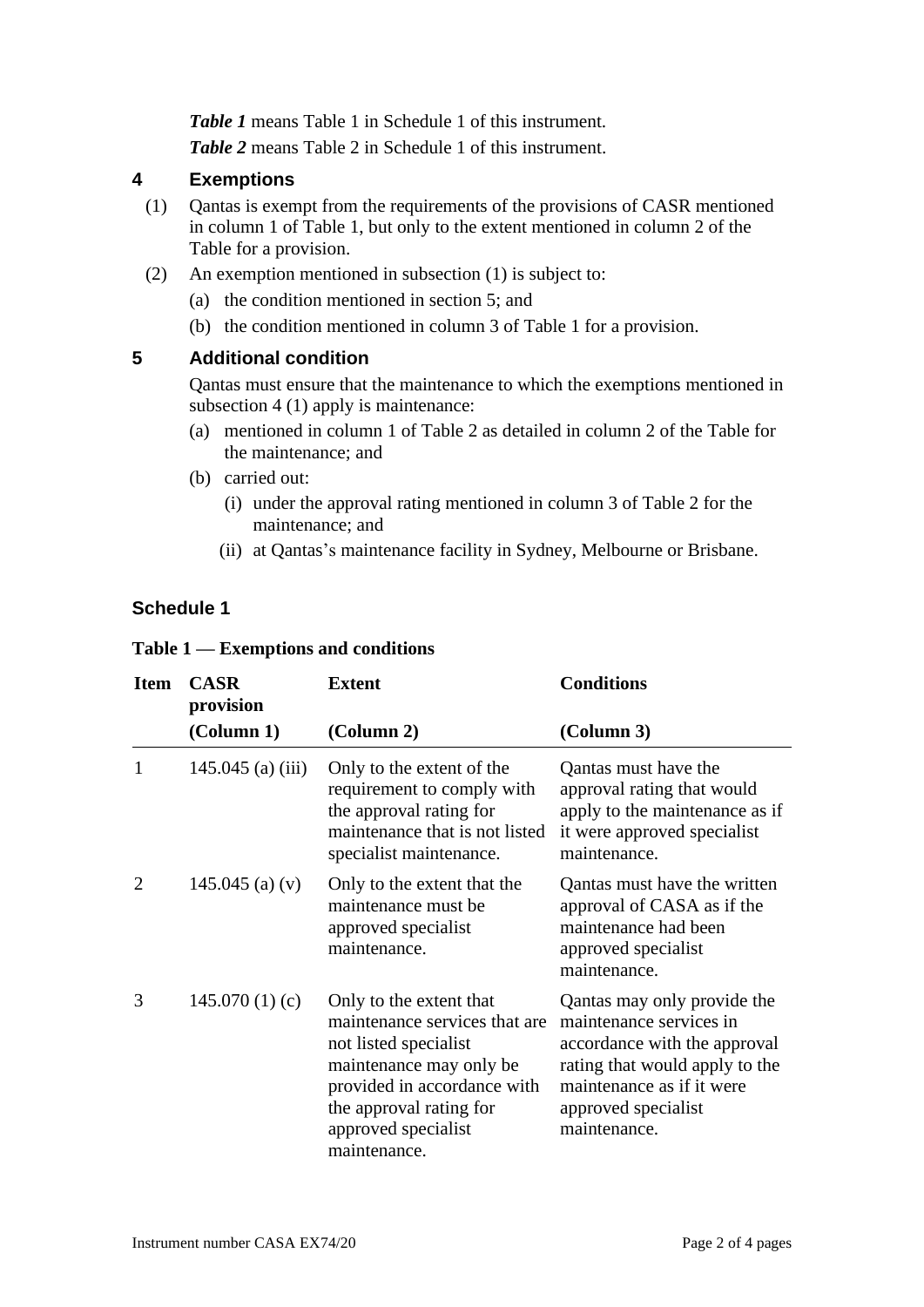| <b>Item</b>    | <b>CASR</b><br>provision    | Extent                                                                                                                                                                                                                           | <b>Conditions</b>                                                                                                                                                                                                 |
|----------------|-----------------------------|----------------------------------------------------------------------------------------------------------------------------------------------------------------------------------------------------------------------------------|-------------------------------------------------------------------------------------------------------------------------------------------------------------------------------------------------------------------|
|                | $\left($ Column 1 $\right)$ | (Column 2)                                                                                                                                                                                                                       | $\left($ Column 3 $\right)$                                                                                                                                                                                       |
| $\overline{A}$ | $145.070(1)$ (e)            | Only to the extent that<br>maintenance services that are<br>not listed specialist<br>maintenance may only be<br>provided in accordance with<br>the privileges for the<br>approval rating for approved<br>specialist maintenance. | Qantas may only provide the<br>maintenance services in<br>accordance with the<br>privileges of the approval<br>rating that would apply to the<br>maintenance as if it were<br>approved specialist<br>maintenance. |

## **Table 2 — Maintenance**

| <b>Item</b>    | <b>Maintenance</b>                                             | <b>Details of maintenance</b>                                                                                                                                                                                                                                                                                                                                                                                                                                                             | <b>Approval</b><br>rating |
|----------------|----------------------------------------------------------------|-------------------------------------------------------------------------------------------------------------------------------------------------------------------------------------------------------------------------------------------------------------------------------------------------------------------------------------------------------------------------------------------------------------------------------------------------------------------------------------------|---------------------------|
|                | (Column 1)<br>(Column 2)                                       |                                                                                                                                                                                                                                                                                                                                                                                                                                                                                           | (Column 3)                |
| $\mathbf{1}$   | $Structural - sheet$<br>metal                                  | Aircraft SRM sheet metal repairs within<br>the scope of Qantas's A1 approval rating.                                                                                                                                                                                                                                                                                                                                                                                                      | D <sub>3</sub>            |
| $\overline{2}$ | Electroplating<br>and anodising                                | Electrodeposited metal coatings (cadmium,<br>nickel strike) stylus (brush) electroplating,<br>anodising of aluminium alloys, and<br>chromate conversion coatings of<br>aluminium and magnesium alloys.<br>Passivation of steels.                                                                                                                                                                                                                                                          | D <sub>3</sub>            |
| 3              | Aircraft surface<br>finishing                                  | Preparation and application of paint and<br>other specialist surface finishes to the<br>surface; sealing aircraft and aeronautical<br>product exterior structural seams;<br>application of aircraft registration<br>markings, national markings,<br>organisational logos, decals or stencils;<br>polishing the surface.                                                                                                                                                                   | A <sub>1</sub>            |
| $\overline{4}$ | Cabin furnishings<br>and cleaning of<br>aircraft<br>components | Cabin furnishings, including seat covers<br>and cushions, curtains, carpets, galley floor<br>covering, bunk bed covers and cushions,<br>and interior panel décor coverings,<br>performed during line and base<br>maintenance by an SMC authorised for soft<br>furnishing cover changes only, and who is<br>not authorised for any structural or<br>electrical maintenance or maintenance to<br>seat mechanisms, seat floor fittings, seat<br>tables or in-flight entertainment equipment. | A <sub>1</sub>            |